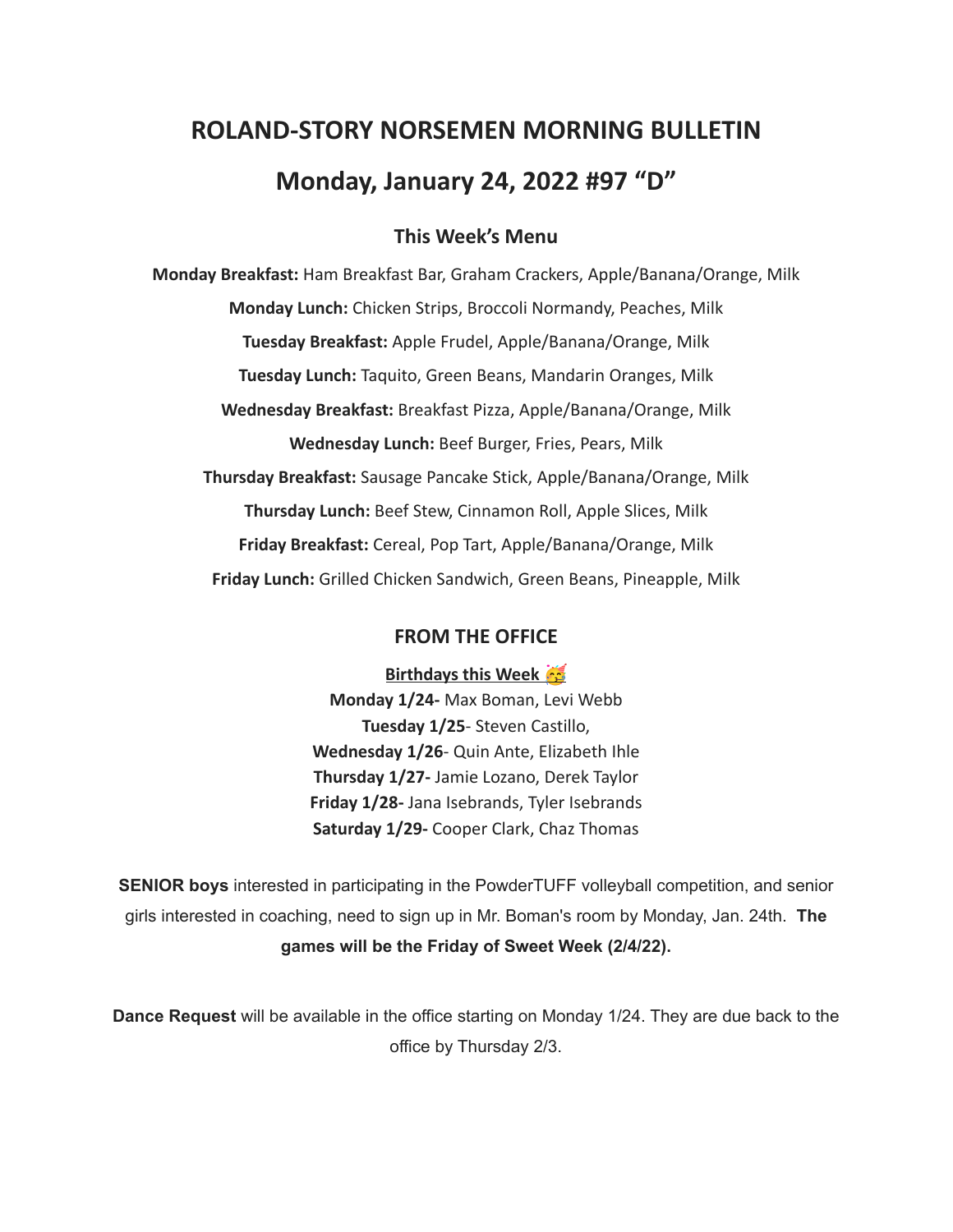## **Help your classmates get to Disney!** Take the ACT practice test for \$25. [Click](https://drive.google.com/file/d/1oPqWQ0VvsIc-NVR9cIZGWUySp5CiMbtD/view?usp=sharing) here for more information!



**Time to sign up for S2 Big Buddies Program.** [Click](https://docs.google.com/forms/d/e/1FAIpQLScEfMWk-lsFYGzpe0Yn6ky9dqYu7j6368TGcUHByQAIutY4OA/viewform?usp=sf_link) here to sign up!

## **RS students, do you need extra support?**

**Virtual College Coach Program:** Virtual assistance appointments are now available! Students can learn more about our virtual assistance programs here. They can schedule an appointment here to receive assistance with any of the following; FAFSA completion, college applications, financial aid offers, scholarships, etc. Students can also opt-in to our texting program to receive nudges and ask specific questions throughout the college-going process. Student Leaders and Access Coaches can promote and assist students in signing up for these services.



## **[COUNSELOR FOLDER](https://docs.google.com/document/d/1vmwczNPbDzXe9vFaG5LJMQ7NYDv-i4oQJHybqA65TUc/edit?usp=sharing) (9-12)-Click here**

## **Careers: Worksite Industry Tours in Ames**

#### **Tuesday, March 1, 2022 – Todd & Sargent – 9 AM – 12 PM**

**Description:** Would you like a closer look at a career in drafting, engineering or designing? Join us at Todd & Sargent for an up-close glimpse at these careers and more. During this visit, you'll follow a project from each phase in-house, to creation with a visit to the job site.

**Thursday, April 21, 2022 – Danfoss – 9 AM – 11 AM**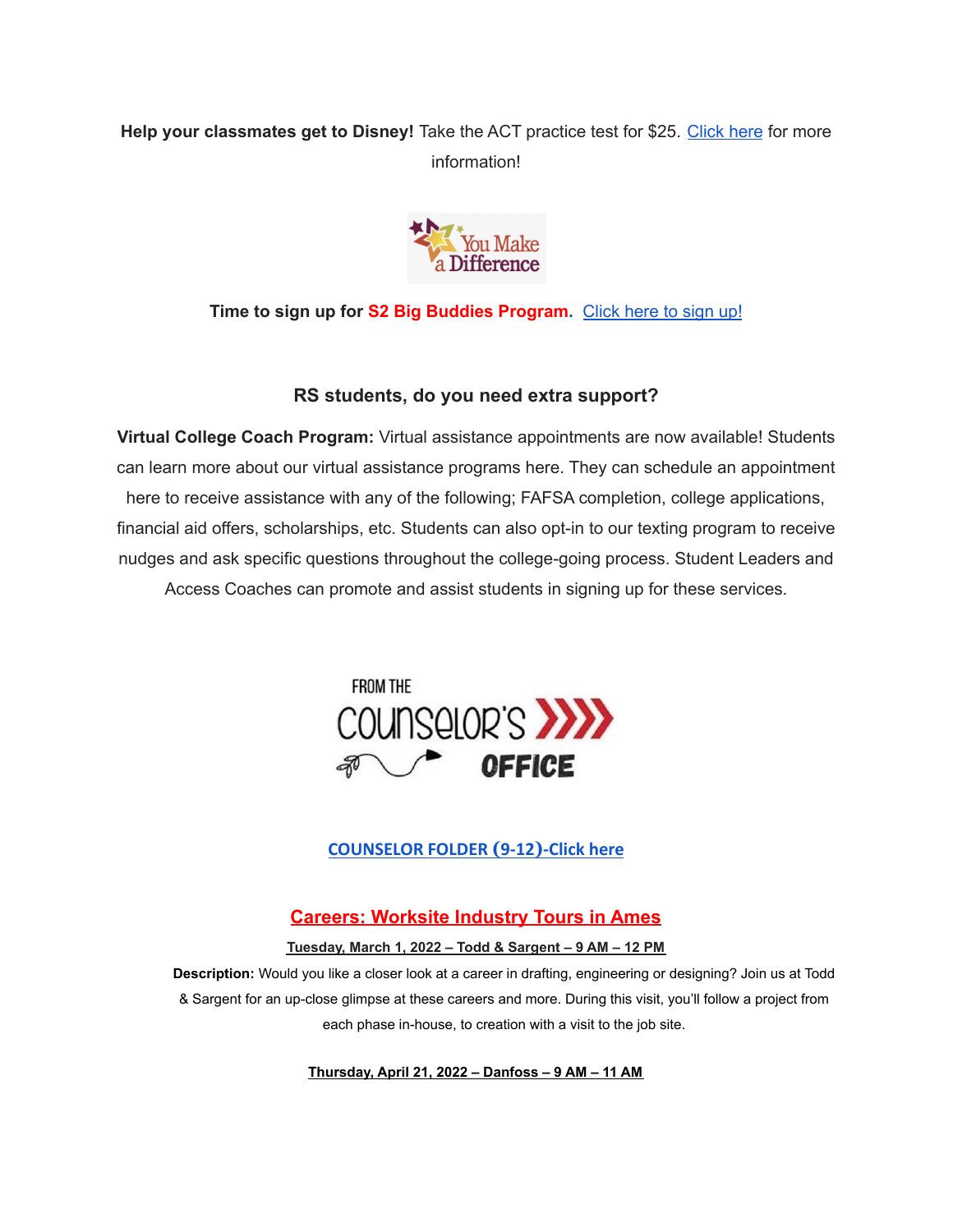**Description:** This isn't your grandfather's manufacturing! Come to Danfoss, one of the largest employers in the Ames area and learn more about how we are Engineering Tomorrow! Hear from a panel of experienced professionals in various departments and a tour our production shop floor, as well as, R&D areas. Join us to see opportunities in Engineering, IT, Supply Chain, Human Resources, Finance, Sales & Marketing, Production Leadership, Maintenance, Technician roles, the many internships we offer each year and much

more!

#### **Here's a link to the event registration:**

<https://www.dmacc.edu/careerdiscovery/Pages/careerdiscovery.aspx> . See Mrs. Heisterkamp if you need transportation.

#### **Scholarship**

[IES Central Iowa Chapter Scholarship](https://drive.google.com/file/d/1TOCO584mY9ObCqCNa6kBs_Yjrn4wPSdj/view?usp=sharing)- \$500 or \$1,000 due 2/21. Going to ISU or U of I for engineering.

[Abbott and Fenner Scholarship-](https://abbottandfenner.com/scholarships.php) \$1,000 due 1/15

**Champion Seed Annual [Scholarship](https://www.plantchampion.com/about/scholarship/)**- \$1,000 due 4/12/22

### **Local Scholarship**

**Nursing Education [Scholarship](https://docs.google.com/document/d/1xp-Gg2v_kfzzaIsmco9l2tbpQI6T93L71SJzPYrDpOA/edit?usp=sharing) (La Societe 40&8)** Make a copy, fill, print, sign and mail. Min \$500 due 4/15.

#### **ATHLETIC ACTIVITIES FOR THE WEEK**

#### **Monday 1/24/22**

JV Boys Basketball @ Dike- New Hartford 4:00pm JV Girls Basketball @ Dike-New Hartford 4:00pm JV2 Boys Basketball @ Dike-New Hartford 5:00pm JV2 Girls Basketball @ Dike-New Hartford 5:00pm Varsity Girls Basketball @ Dike- New Hartford 6:00pm Varsity Boys Basketball @ Dike-New Hartford 7:30pm

#### **Tuesday 1/25/22**

JV Boys Basketball vs Perry @ Roland Story High School North Gym 4:30pm